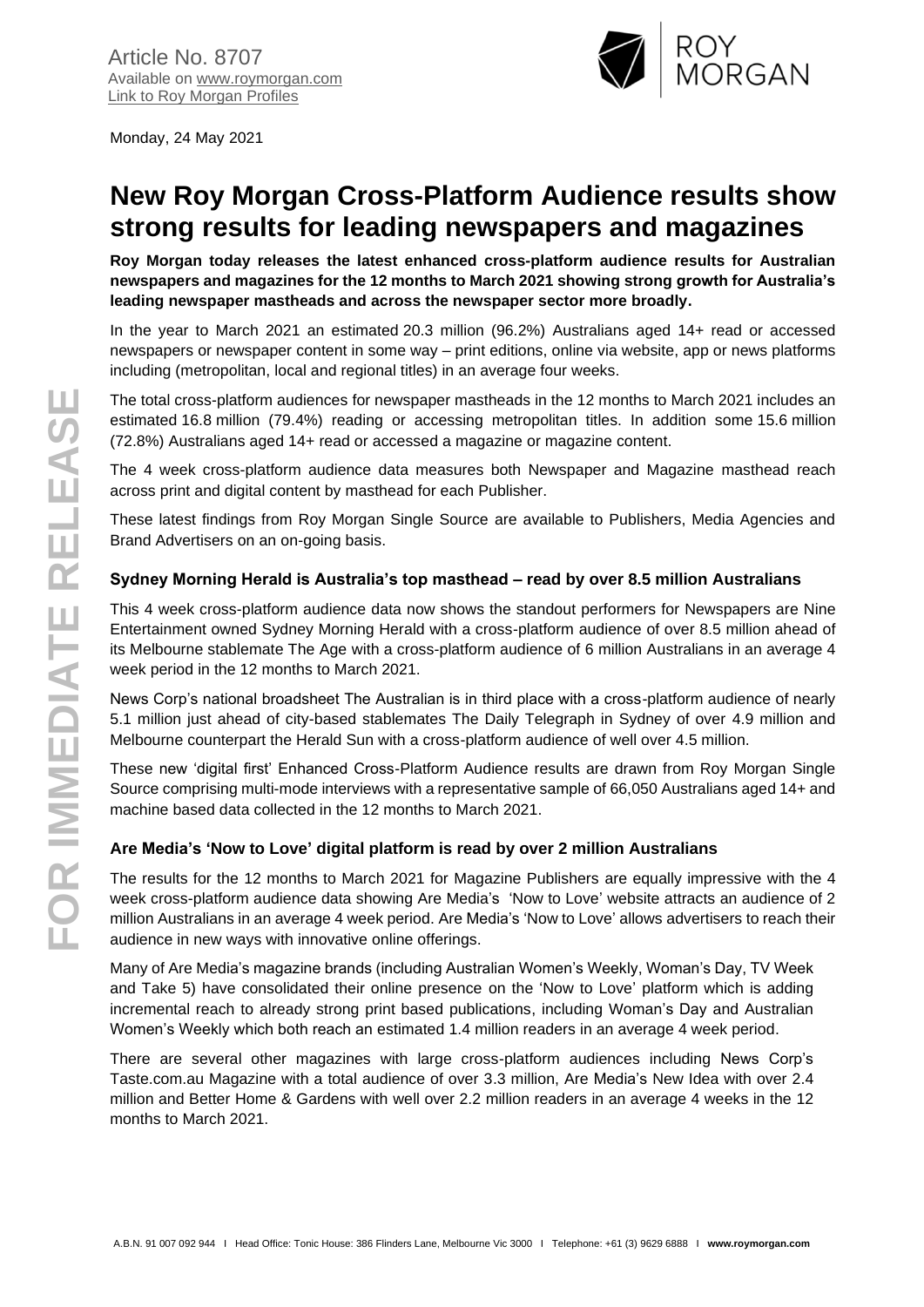## **4 Week Newspaper Cross-Platform Audience (12 months to March 2021)**

'Cross-Platform Audience' is the number of Australians who have read or accessed individual newspaper content via print, web, app or Apple News (and includes Monday – Friday and the weekend editions on Saturday and Sunday).

In line with traditional digital measures all results are 4 week estimates rather than print currency 'average issue readership' (AIR). The print currency 'AIR' readership estimates for newspapers are available to view in detail on the Roy Morgan website **[here](http://www.roymorgan.com/industries/media/readership/newspaper-readership)**.

|                              | <b>Print</b>                            | <b>Digital</b><br>(4 weeks)<br>(incl. Apple News) | <b>Total CPA</b><br>(4 weeks)<br>(incl. Apple News) |
|------------------------------|-----------------------------------------|---------------------------------------------------|-----------------------------------------------------|
| <b>Publication</b>           | (4 weeks)<br>12m to Mar 2021<br>(000's) | 12m to Mar 2021<br>(000's)                        | 12m to Mar 2021<br>(000's)                          |
| Adelaide Advertiser          | 894                                     | 1,160                                             | 1,725                                               |
| Canberra Times               | 205                                     | 735                                               | 908                                                 |
| Courier-Mail                 | 1,564                                   | 1,768                                             | 2,913                                               |
| Daily Telegraph              | 2,485                                   | 3,027                                             | 4,879                                               |
| <b>Financial Review</b>      | 1,212                                   | 2,298                                             | 3,295                                               |
| Herald Sun                   | 2,571                                   | 2,838                                             | 4,562                                               |
| Mercury                      | 158                                     | 299                                               | 430                                                 |
| Newcastle Herald             | 235                                     | 320                                               | 542                                                 |
| <b>Sydney Morning Herald</b> | 2,012                                   | 7,683                                             | 8,519                                               |
| The Age                      | 1,585                                   | 5,186                                             | 5,990                                               |
| The Australian               | 3,047                                   | 2,632                                             | 5,092                                               |
| The Saturday Paper           | 511                                     | 359                                               | 846                                                 |
| West Australian              | 1,203                                   | 842                                               | 1,764                                               |

# **Michele Levine, CEO Roy Morgan says the latest 4 week cross-platform audience data shows millions of Australians accessing newspapers and magazines via new media channels and several titles increasing their audiences during the last 12 months:**

*"Roy Morgan's 'digital first' view of the media landscape shows millions of Australians turned to online channels to access leading Newspaper and Magazine mastheads during the last year as Australia was struck by the COVID-19 pandemic prompting a nation-wide lockdown, sever restrictions on people's movement and lengthy border closures for most of last year.*

"*The new 4 week cross-platform audience results show an estimated 19.9 million Australians aged 14+ (94.4%) read or accessed newspapers including metropolitan, regional and community titles in an average four weeks in the 12 months to March 2021.*

*"The metropolitan newspapers have a combined audience of 16.8 million Australians aged 14+ (79.4%) and Australia's most widely read masthead the Sydney Morning Herald is read by over 8.5 million in an average four weeks – over 40% of Australia's population.*

*"There were also strong performances from fellow Nine Entertainment mastheads The Age and the Australian Financial Review which both experienced large gains in their cross-platform audiences compared to a year ago.*

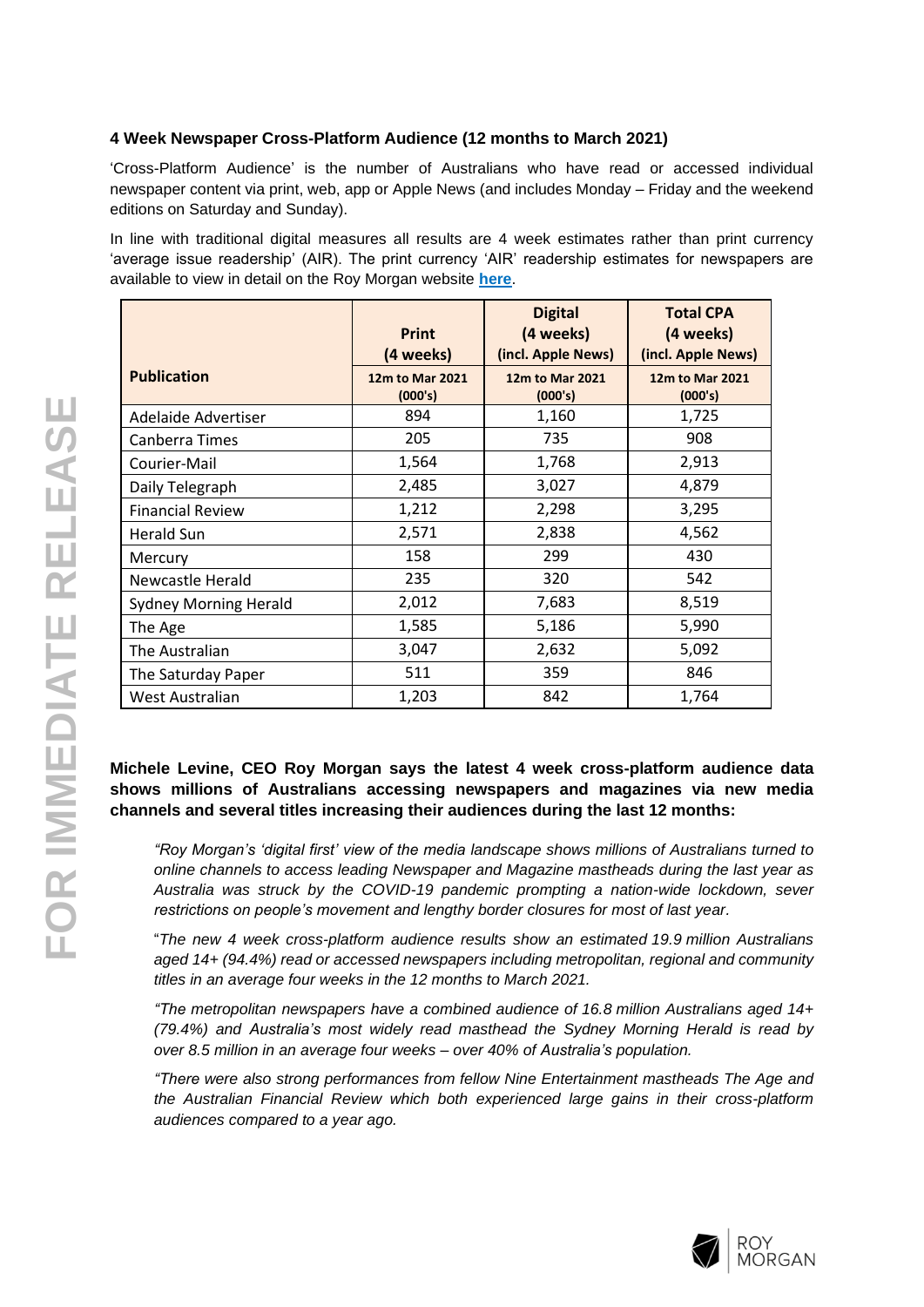*"However, it is News Corp which had a market-leading five mastheads with 4 week cross-platform audiences of over 1.7 million for each led by the national broadsheet The Australian which has a cross-platform audience of over 5 million up over 25% on a year ago.*

*"News Corp's Capital City based mastheads include the Sydney-based Daily Telegraph (read by nearly 4.9 million), the Melbourne-based Herald Sun (over 4.5 million), Brisbane-based Courier-Mail (over 2.9 million) and the Adelaide Advertiser read by over 1.7 million in an average four weeks.*

*"In addition to the traditional mastheads there are also digital news channels which today reach huge audiences of Australians led by News Corp's leading platform news.com.au which Roy Morgan estimates was visited by over 11 million Australians during the 12 months to March 2021 just ahead of ABC News visited by around 10 million.*

*"In the magazine realm over 2 million Australians now visit the 'Now to Love' online 'destination' which provides a significant boost for popular Are Media titles such as Woman's Day, Australian Women's Weekly and the Take 5 weekly and monthly titles.*

*"The comprehensive 4 week cross-platform audience results create a range of opportunities for Brand Advertisers. Advertisers and their Media Agencies can now use these latest metrics to better plan campaigns and profile these larger audiences."*

## **4 Week Magazine Cross-Platform Audience (12 months to March 2021)**

Cross-Platform Audience is the number of Australians who have read or accessed magazine content via print, web, app or Apple News.

In line with traditional digital measures all results are 4 week estimates rather than print currency 'average issue readership' (AIR). The print currency 'AIR' readership estimates for magazines are available to view in detail on the Roy Morgan website **[here](http://www.roymorgan.com/industries/media/readership/magazine-readership)**.

|                                   | <b>Print</b><br>(4 weeks)  | <b>Digital</b><br>(4 weeks)<br>(incl. Apple News) | <b>Total CPA</b><br>(4 weeks)<br>(incl. Apple News) |  |
|-----------------------------------|----------------------------|---------------------------------------------------|-----------------------------------------------------|--|
| <b>Publication</b>                | 12m to Mar 2021<br>(000's) | 12m to Mar 2021<br>(000's)                        | 12m to Mar 2021<br>(000's)                          |  |
| 4X4 Australia                     | 226                        | 693                                               | 901                                                 |  |
| Australian Geographic             | 472                        | 335                                               | 787                                                 |  |
| Australian Gourmet Traveller      | 226                        | 353                                               | 569                                                 |  |
| Australian Women's Weekly         | 1,389                      | 2,087                                             | 3,254                                               |  |
| Belle                             | 122                        | 540                                               | 656                                                 |  |
| <b>Better Homes &amp; Gardens</b> | 1,591                      | 757                                               | 2,251                                               |  |
| Country Style                     | 230                        | 540                                               | 763                                                 |  |
| Frankie                           | 237                        | 109                                               | 337                                                 |  |
| <b>Healthy Food Guide</b>         | 172                        | 340                                               | 505                                                 |  |
| Home Beautiful                    | 310                        | 576                                               | 873                                                 |  |
| House & Garden                    | 585                        | 540                                               | 1,105                                               |  |
| Inside Out                        | 107                        | 540                                               | 643                                                 |  |
| Marie Claire                      | 249                        | 553                                               | 785                                                 |  |
| Motor                             | 108                        | 694                                               | 790                                                 |  |
| <b>National Geographic</b>        | 914                        | 755                                               | 1,627                                               |  |
| New Idea                          | 1,192                      | 1,386                                             | 2,438                                               |  |
| Open Road                         | 974                        | 118                                               | 1,071                                               |  |
| Prevention                        | 67                         | 137                                               | 202                                                 |  |
| Reader's Digest                   | 431                        | 324                                               | 740                                                 |  |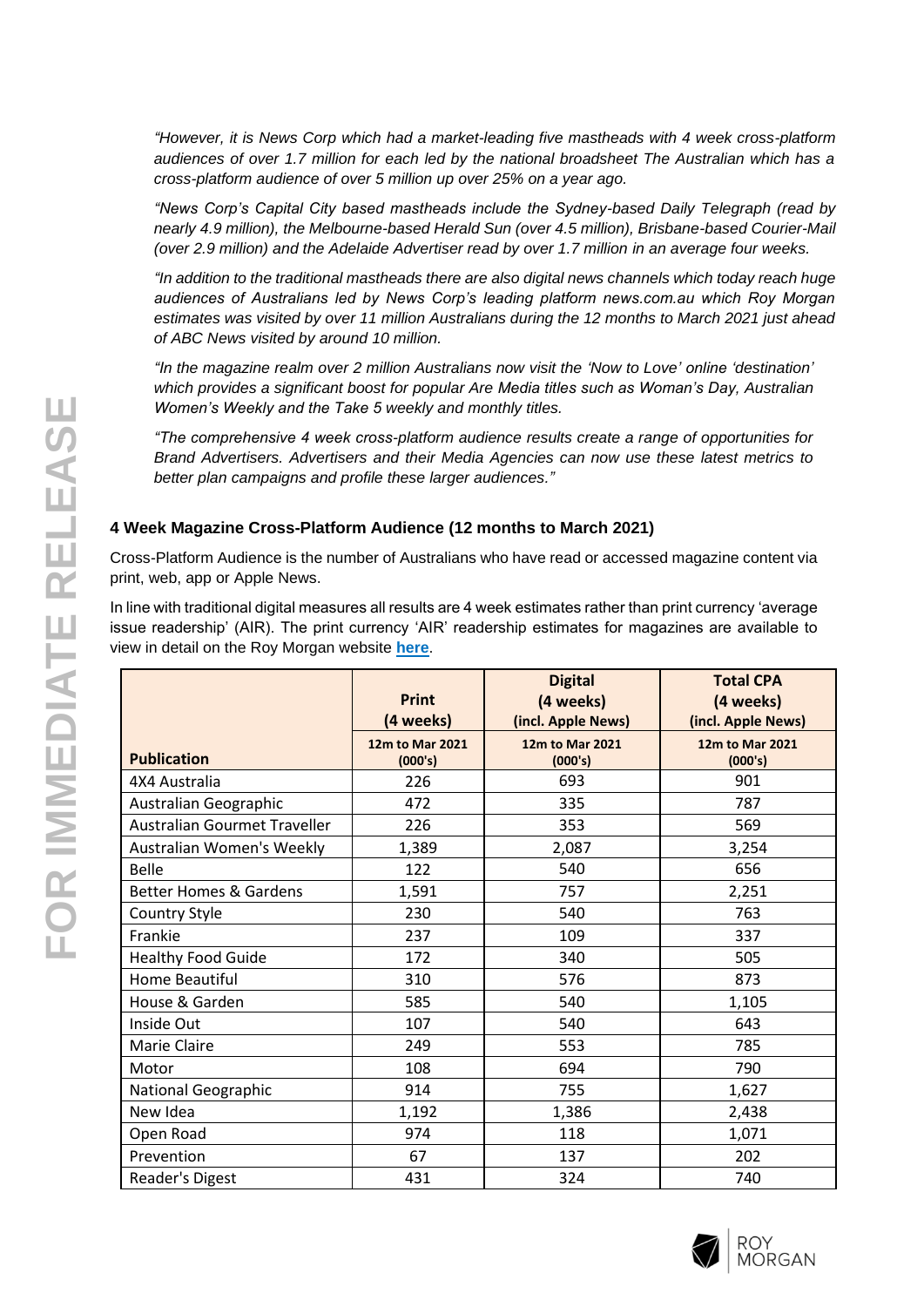| <b>Real Living</b>           | 95    | 540   | 631   |
|------------------------------|-------|-------|-------|
| Royal Auto                   | 581   | 201   | 763   |
| <b>Street Machine</b>        | 189   | 689   | 861   |
| Take 5 (weekly)              | 814   | 2,038 | 2,712 |
| <b>Take 5 Bumper Monthly</b> | 522   | 2,038 | 2,473 |
| Taste.com.au Magazine        | 620   | 2,849 | 3,358 |
| That's Life                  | 825   | 98    | 905   |
| The Monthly                  | 115   | 236   | 344   |
| <b>Time Magazine</b>         | 397   | 505   | 876   |
| <b>TV Week</b>               | 702   | 2,038 | 2,643 |
| <b>Unique Cars</b>           | 135   | 154   | 287   |
| Vogue                        | 335   | 488   | 801   |
| Wheels                       | 221   | 688   | 889   |
| Who                          | 342   | 761   | 1,079 |
| Woman's Day                  | 1,395 | 2,099 | 3,224 |
| Women's Weekly Food          | 168   | 633   | 794   |

Note: 4 Week audience is 4 week readership for 7 day titles, Average Issue Readership is used for monthly & quarterly titles.

## **For the record – Roy Morgan Print Readership Results**

Roy Morgan provides the industry currency in readership figures and is the most influential survey on newspaper and magazine readership in Australia.

The readership estimates below are 'average issue readership' (AIR) over a 12 month period, and represent the number, or %, of Australians who read or look into an average issue of the particular publication.

This provides an estimate of the 'reach' an advertiser can expect to achieve with advertising placed in the publication.

These print readership estimates do **not** include the additional Australians who read the publications in their digital form online, via web, mobile or app.

The total reach – 'cross-platform' reach - is greater than the 'average issue reach' of a publication as it includes additional readers and covers a 4 week period, rather than an average issue.

## **Are Media has Australia's two most widely read paid magazines – Better Homes & Gardens and Australian Women's Weekly – both with print readerships of over 1.3 million**

Better Homes & Gardens is Australia's most widely read paid magazine with an average issue print readership of 1,591,000 in the year to March 2021 and is followed by Australian Women's Weekly with an average issue print readership of 1,389,000. These two Are Media magazines are clearly the most widely read paid magazines in Australia.

The two leaders are followed by National Geographic with an average issue print readership of 914,000, Are Media's Woman's Day on 699,000, Taste.com.au Magazine on 620,000 and Are Media's New Idea on 589,000. Performing strongly were Gardening Australia which increased average issue print readership by 34.5 per cent to 503,000, House & Garden which was up 32.7 per cent to 585,000, That's Life Mega Monthly which was up 26.9 per cent to 514,000 and Take 5 (Weekly) up 2.1 per cent to 485,000.

Other magazines to perform strongly and increase their average issue print readership over the last year include That's Life up 3.7 per cent to 477,000, Reader's Digest Australia up 4.6 per cent to 431,000, TV Week up 41.5 per cent to 351,000, Delicious up 31.5 per cent to 351,000, Qantas Magazine up 12.6 per cent to 340,000 and Home Beautiful up 8.6 per cent to 315,000.

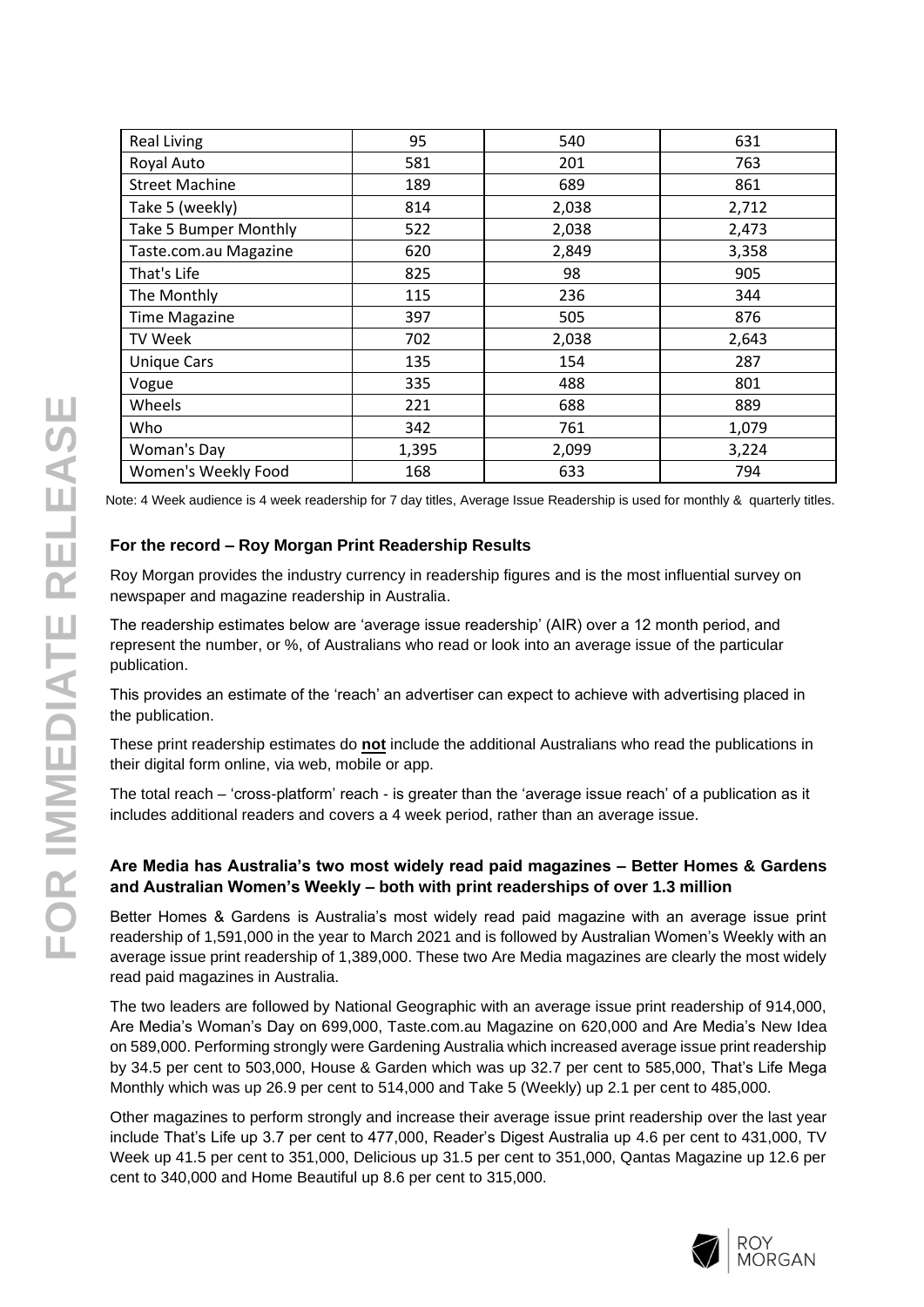## **Coles Magazine & Fresh most widely read and Bunnings Magazine read by over 1.5m**

Australia's two most widely read free magazines are again Coles Magazine with an average issue print readership in the year to March 2021 of 4,959,000 and Fresh with a readership of 4,462,000.

Bunnings Magazine is the third most widely read free magazine. It has an average issue print readership in the year to March 2021 of 1,550,000, an impressive increase of 32.5 per cent on a year ago as many Australians have indulged in some home renovations making the hardware retailer's magazine one of only five with an average issue print readership of more than 1 million Australians.

# *The five most read categories of magazines by average issue print readership*

- *Food & Entertainment (6,964,000 Australians, 33.0% of the population);*
- *General Interest (3,948,000 Australians, 18.7% of the population);*
- *Home & Garden (3,658,000 Australians, 17.3% of the population);*
- *Mass Women's (2,919,000 Australians, 13.8% of the population);*
- *Business, Financial & Airline (1,068,000 Australians, 5.1% of the population).*

**Roy Morgan CEO Michele Levine says the last year has provided a huge shock to the magazine industry with several under-performing titles ceasing publication being replaced by newer and more exciting alternatives for the millions of Australians who enjoy reading print magazines:**

*"Australia has handled the COVID-19 pandemic better than most countries over the last year with most of the country remaining relatively open throughout the period since the nation-wide lockdown ended a year ago in mid-May 2020.*

*"The rollout of the COVID-19 vaccines around Australia is progressing, albeit slower than some had hoped for, but already over 3.5 million vaccine doses have been administered which represents nearly 20% of Australia's adult population.*

*"The likelihood Australia's international borders are set to remain largely closed for another year also means Australians aren't spending on expensive overseas holidays and are instead spending their dollars on entertainment at home – an opportunity for publishers looking to grow new and existing brands in a challenging and fast-changing marketplace.*

*"Digital Channels such as Are Media's 'Now to Love' benefited during 2020 and now has an audience of over 2 million on the back of their undisputed strength in homes, beauty, entertainment and lifestyle categories with a focus on being the leading provider of premium content for women and connecting with them on the issues they care about.* 

*"Despite the challenges faced by publishers during 2020 with periods of lockdown forcing many nonessential businesses from which magazines are sold to close, there are still many magazines with large average issue print readerships including five magazines with a print readership of over 1 million and over 15 with average issue print readerships of 500,000+ Australians.*

*"Are Media's Better Homes & Gardens is Australia's most widely read paid magazine with an average issue print readership in the year to March 2021 of nearly 1.6 million and stablemate Australian Women's Weekly with an average issue print readership of almost 1.4 million reaches a huge number of Australians each month – an increase of 3.9 per cent from a year ago.*

*"There have been several leading magazines to increase their average issue print readership over the last year including Gardening Australia, up 34.5 per cent to 503,000, House & Garden, up 32.7 per cent to 585,000, That's Life Mega Monthly up 26.9 per cent to 514,000, Taste.com.au Magazine up 1.5 per cent to 620,000, Reader's Digest Australia up 4.6 per cent to 431,000, That's Life up 3.7 per cent to 477,000, Take 5 (Weekly) up 2.1 per cent to 485,000, TV Week up 41.5 per cent to 351,000, Delicious up 31.5 per cent to 351,000 and Qantas Magazine up 12.6 per cent to 340,000."*